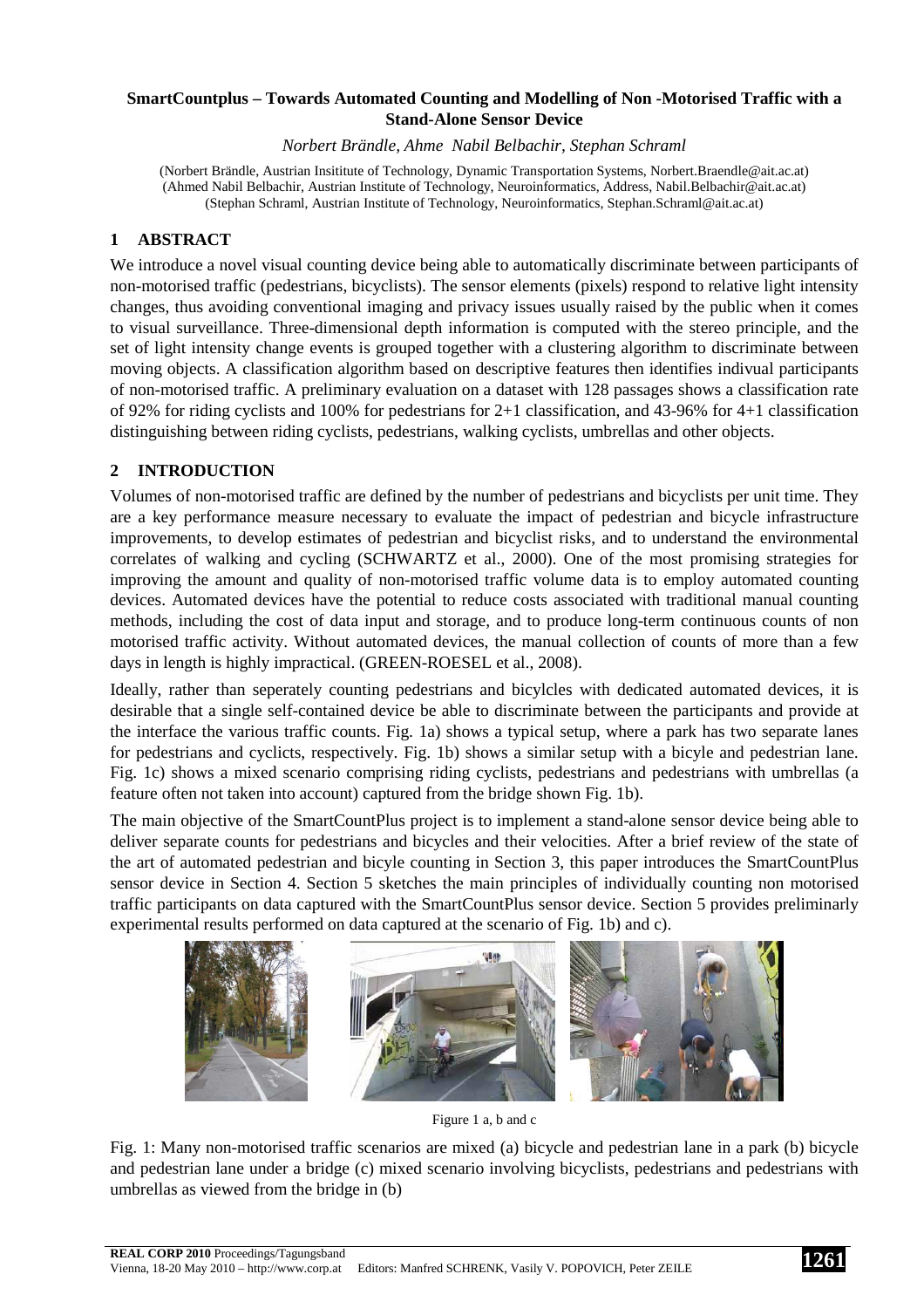## **3 STATE OF THE ART AND CONTRIBUTION**

Technologies for obtaining automatic pedestrian counts have been mainly developed for indoor environments (e.g. shopping malls) or low-density outdoor environments (e.g. trails). The study in (GREEN-ROESEL et al., 2008) provides an overview of existing pedestrian counting technologies. Due to strongly varying environmental conditions such as rainfall, snow and lighting, existing technologies are often not suited for counting pedestrians in urban outdoor environments. For example, (CLARK, 2009) reports findings from monitoring success and failure of walking investment in London, where laser based counters wer reported not to work as desired. Instead, (CLARK, 2009) reports 'CCTV' (Closed Ciruit Television) as a sucessful technology, without specifying the technology or product which actually performs automated analysis of the captured video data for pedestrian counting. The same holds for the study of pedestrian quality standards in New York City (NG, 2009). Indeed, reliable automated video analysis for pedestrian counting is still a challenging scientific top in the field of computer vision, especially for crowded scenarios involving dense groups of people, see e.g. the proceedings of the Performance Evaluation of Tracking and Surveillance (PETS) workshop series (PETS, 2009). While surveillance systems exist which classify between vehicles and loose groups of pedestrians, e.g. (SHAH et al., 2007), there is currently no system available discriminating reliably between pedestrians and cyclists. Recent commercially available pedestrian counting technologies include the modulated light intensity (MLI) (IEE,2010), which does not discriminate between pedestrians and bicyclists.

Automatic bicycle counting technologies are already more established and have similar advantages and disadvantages as pedestrian counting technologies, though desnse groups of bicycles are less likely than pedestrian crowds. As an example, automated bicycle counts have been measured in the city of Vienna, Austria since 2002 with the help of radar technology, and recently with induction loops. Simple rules dicriminate between bicyclists and other objects.

SmartCountPlus builds upon an existing visual indoor people counting technology developed by the AIT Neurinformatics group (SCHRAML et al, 2010a). This highly accurate people counting system has been already installed at a number of indoor locations, including a crowd control systems for a subway station attached to a soccer stadium (SEER et al, 2008). The major objective of SmartCountPlus is to extend this counting technology to be robust against outdoor conditions, where the major contributions are as follows:

- to extend the maximum capturing area of 3.3 meters in order to cope with broader outdoor scenarios,
- to develop embedded clustering and classification algorithms which run on the sensor device and are able to discriminate between pedestrians, pedestrians with umbrellas and bicyclists and calcluate their velocities,
- to perform extensive field tests at various scenarios, and to model classification and counting accuracy as well as dependencies on external data such as weather.

## **4 SMARTCOUNTPLUS SENSOR DEVICE**

The sensor device is based on the principle of stereo vision which aims at duplicating the human visual system by computing a third dimensions (depth) using a pair of vision sensors. With stereo processing, adverse environmental conditions such as rain or cast shadows (which are a major challenge in visual processing systems) can be better met than with a mere 2D visual processing (GRUBB et al., 2004).



Figure 2 a, b, c, and d

Fig. 2: (a) Still image of two cyclists from a conventional video camera (b) light change events of the two dynamic stereo vision sensors corresponding to the scene in (a), (c) depth map computed by stereo (d), color code indicating range in meters from sensor



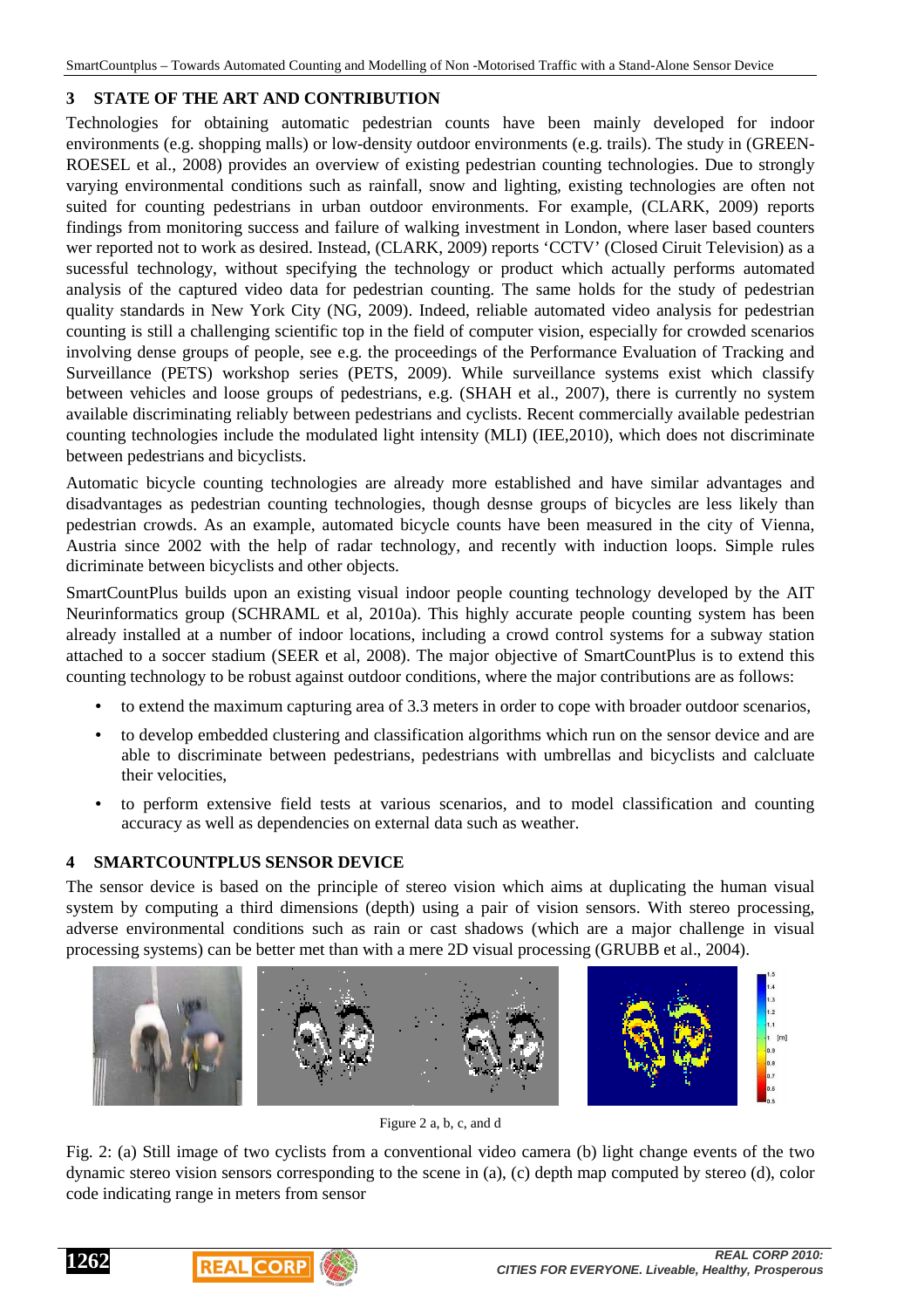

Figure 3 a and b

Fig. 3: (a) SmartCountPlus sensor housing (b) illustration of reduced capturing width when sensor device is mounted in a slanted position.

One vision sensor consists of an array of 128x128 array elements (pixels), where the pixels respond to relative light intensity changes. Note that since only light intensity changes are captured, no classical image in the visual spectrum is ever generated. Fig. 2a) shows a still image of a scene captured with a conventional video camera: The scene contains two riding cyclists, and Fig. 2b) shows the two corresponding two stereo pairs which are generated by the SmartCountPlus sensors: a dark pixel indicates a change from high intensity to low intensity and vice versa. Only the pixel elements which are changing intensity, so called 'address events' are transmitted by the sensor. Fig. 2c) shows the corresponding 'event depth map', where the color indicates the distance from the sensor (see Fig. 2d). Such spatio-temporal depth data are the input for the algorithms discriminating between cyclists and pedestrian.

Note that the image in Fig. 2a) is only for illustration purposes, and the sensor device never captures a conventional image. People can never be recognized in the captured depth data illustrated in Fig. 2b) and c) – such a processing therefore meets privacy concerns which are always raised when capturing visual data.

Fig. 3a) shows the housing of the SmartCountPlus device, including the two lenses of the two stereo vision devices which are separated by 26 cm. When installed in a 'top view' bird's eye position, a cross-section of 4.4 m width can be captured. In contrast to indoor scenarios, top view positions are often hard to obtain in outdoor scenarios, thus requiring mounting the sensor device in a slanted position. A slanted mounting position, however, will reduce the overall width of the captured cross-section, as illustrated in Fig. 3b). Table 1 quantifies the reductions of the capturing width depending for different angles as well as the optimal maximum mounting height. The 'left' and 'right' widths refer to the areas left and right of the dash-dotted line in Fig. 3b).

|                             | optimal | $10^{\circ}$ slant | $20^\circ$ slant | $30^\circ$ slant |
|-----------------------------|---------|--------------------|------------------|------------------|
| Stereo basis [cm]           | 26      | 26                 | 26               |                  |
| Slant angle [degr]          |         | 10                 | 20               | 30               |
| Mounting height [m]         | 5.2     | 5.15               | 5.0              | 4.8              |
| Capturing width (left) [m]  | 2.2     | 2.77               | 3.2              | 3.5              |
| Capturing width (right) [m] | 2.2     | 1.18               | 0.44             | 0.0              |
| Capturing width [m]         | 4.4     | 3.96               | 3.64             | 3.45             |

Table 1: Optimal mounting height and capturing width for cross-sectional counting depending on the mounting angle

### **5 CLUSTERING AND CLASSIFICATION**

The SmartCountPlus stereo vision sensor continuously generates events as a reaction to moving objects crossing the sensor field of view. Fig. 4 provides and overview of the processing steps, which are described in more detail in (BELBACHIR, 2010), (SCHRAML, 2010a) and (SCHRAML, 2010b).

The objetive of clustering is is to group together events belonging to the same moving object (pedestrians, cyclists, umbrellas). The clusters are computed online, meaning that all events are grouped in one step such that individual events are assigned to a cluster at once.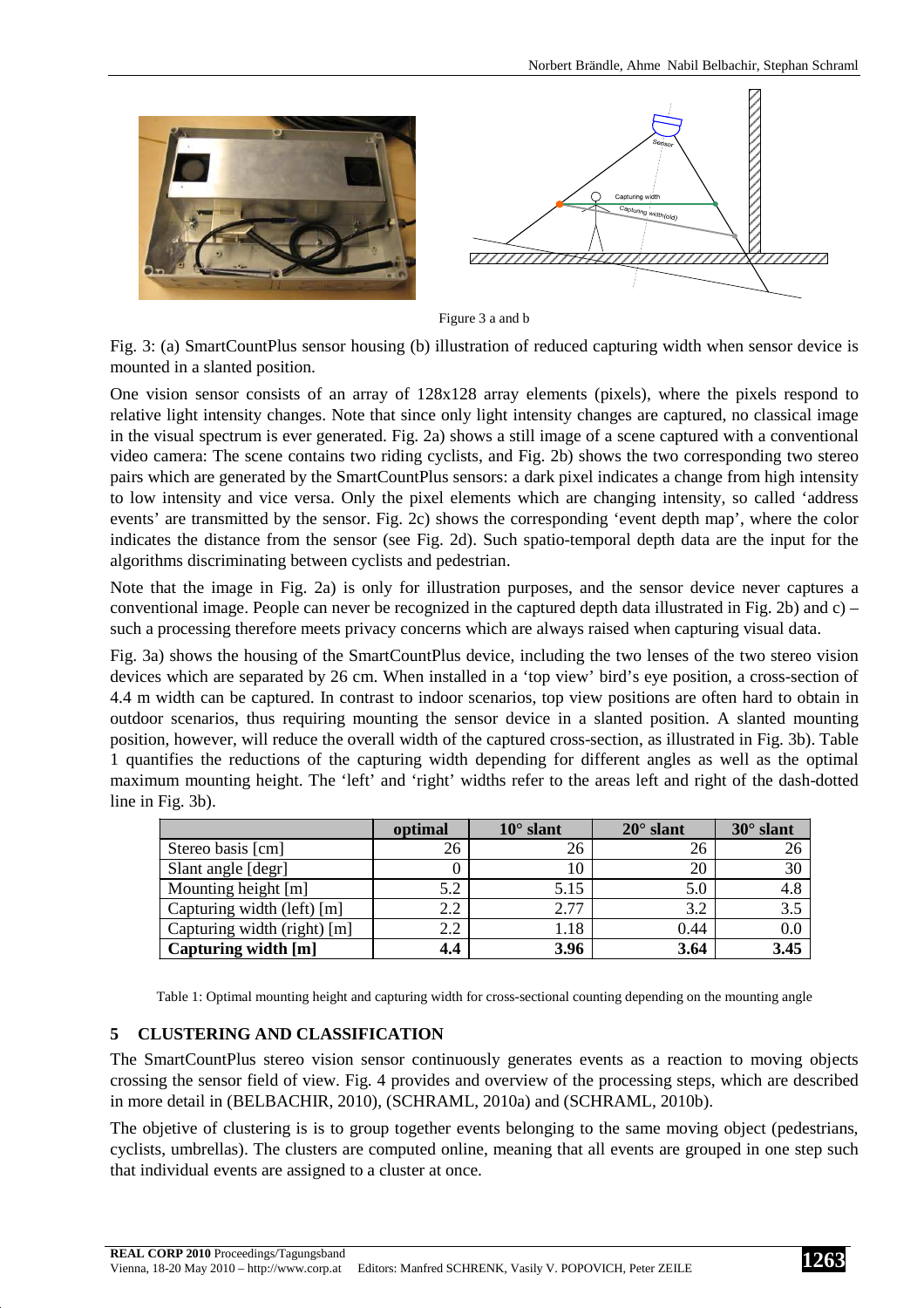

Fig. 4: Steps for processing sensor data as shown in Fig. 2 to classify between different participants

The objective of classification is to recognize the clustered objects' events and separate them into pedestrians and cyclists. After having built clusters from events through moving objects, descriptive cluster features are used to separate between pedestrians and cyclists with the help of a decision tree. We use three features (length, width and passage duration) for the classification as illustrated in Fig. 5. For the decision tree, thresholds on length, width and passage duration are set in order to distinguish between the multiple objects,



Fig. 5: Illustration of the features used for classification

### **6 EXPERIMENTAL RESULTS**

To evaluate the event-based system and the classification method, we have collected real-world data at the test site shown in Fig. 1b). Test scenarios have been collected with a total of 128 passages (82 riding cyclists; 26 pedestrians, 13 walking cyclists and 7 pedestrians with umbrellas). Fig. 6 shows selected test cases.

Fig. 7a) shows classification results of riding cyclists and pedestrians for multiple scenarios using two dimensions (length to width ratio in the x-axis and passage duration in the y axis). The separating line represents the thresholds used in the decision tree for the classification. The two objects classes are almost linearly, separable. However, running persons can coincide with slowly riding cyclists.

Fig. 7b) and c) present classification results for  $2+1$  classes (pedestrian and riding cyclist) and  $4+1$ (pedestrian, riding cyclist, walking cyclist and pedestrian with umbrella), respectively. In these tables only the true positive classification (correctly classified) is represented as a first step. Still a full classification evaluation needs to be performed. It can be noticed that riding cyclists are best distinguishable together with pedestrian and walking cyclist, while pedestrians with umbrella are not efficiently classified. One reason for the bad classification of umbrellas might be the low density of the events and the difficulty to recognize them as one cluster. The other reason is probably the low number of test examples for this classification. This object (umbrella) still needs further investigation with more test data for robust analysis



**1264**

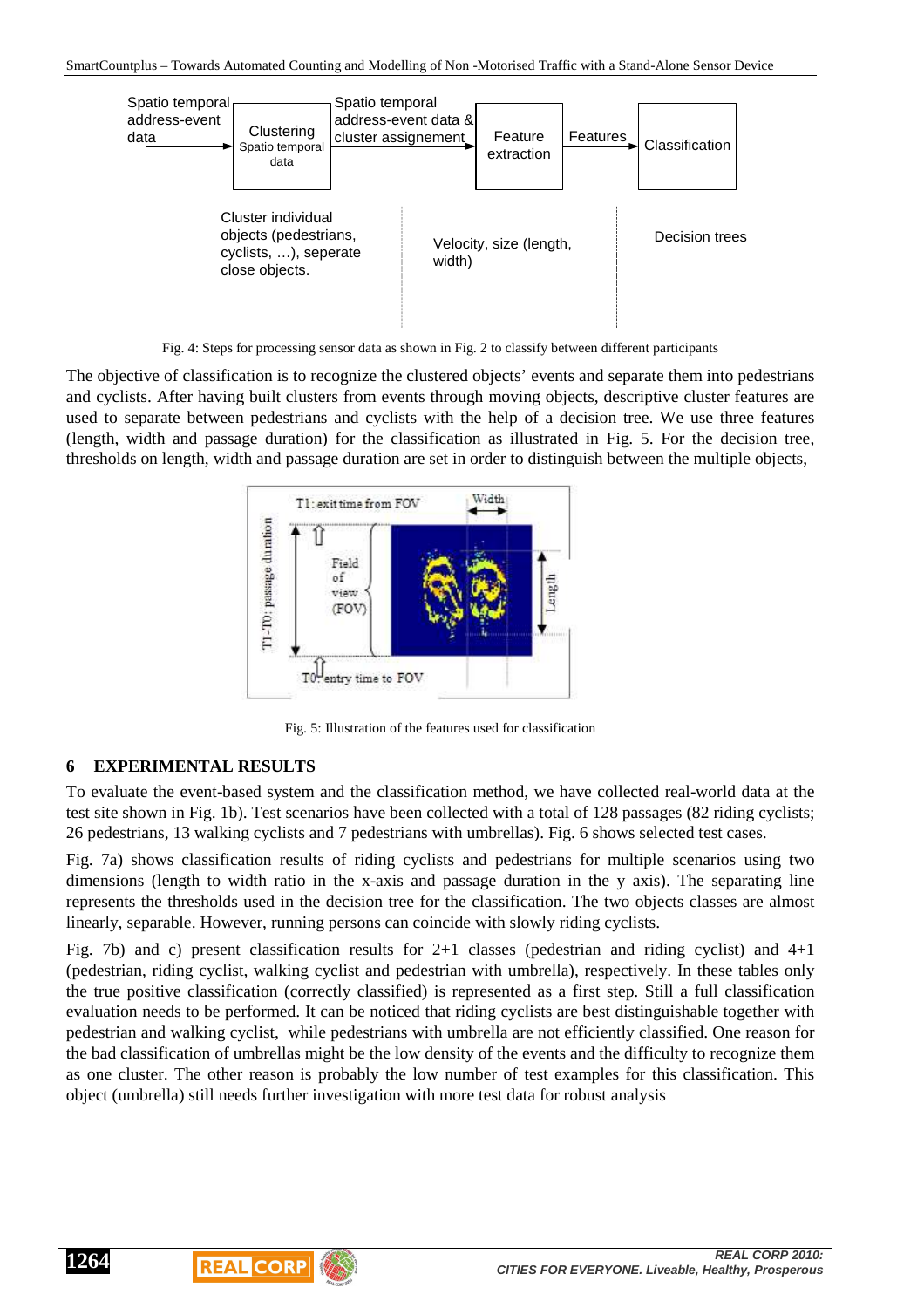

Fig. 6: Selected test scenarios

#### **7 DISCUSSION**

While the initial counting results are promising, a sample of 128 passages is clearly too small for representative performance figures. While nearly every commercially available counting technique claims counting accuracies of at least 95%, it remains often unclear for which accumulation interval the counting accuracy has been evaluated: If accuracy figures refer to a time interval of several hours, temporary gross errors could be compensated. Furthermore, the nature of the ground truth data (reference) can help interpretation: Has the ground truth data been directly collected by human observers (with corresponding inaccuracies for high people densities) or with the help of manual video annotation? Future work will therefore include mounting the SmartCountPlus sensor for an extended period of time at different locations. In order to provide a sound basis for evaluation, video footage will be captured for well-defined intervals, in order to obtain a sound model of classification and counting accuracy for different aggregation time intervals.

#### **8 ACKNOWLEDGEMENTS**

This project was supported by the Austrian Ministry of Traffic, Innovation and Technology (BMVIT) under the ways2go program (grant No 819167). We gratefully thank Helmut Hiess (Rosinak & Partner ZT) and Helmut Koch, Sebastian Reinberg (komobile) for their valuable input.